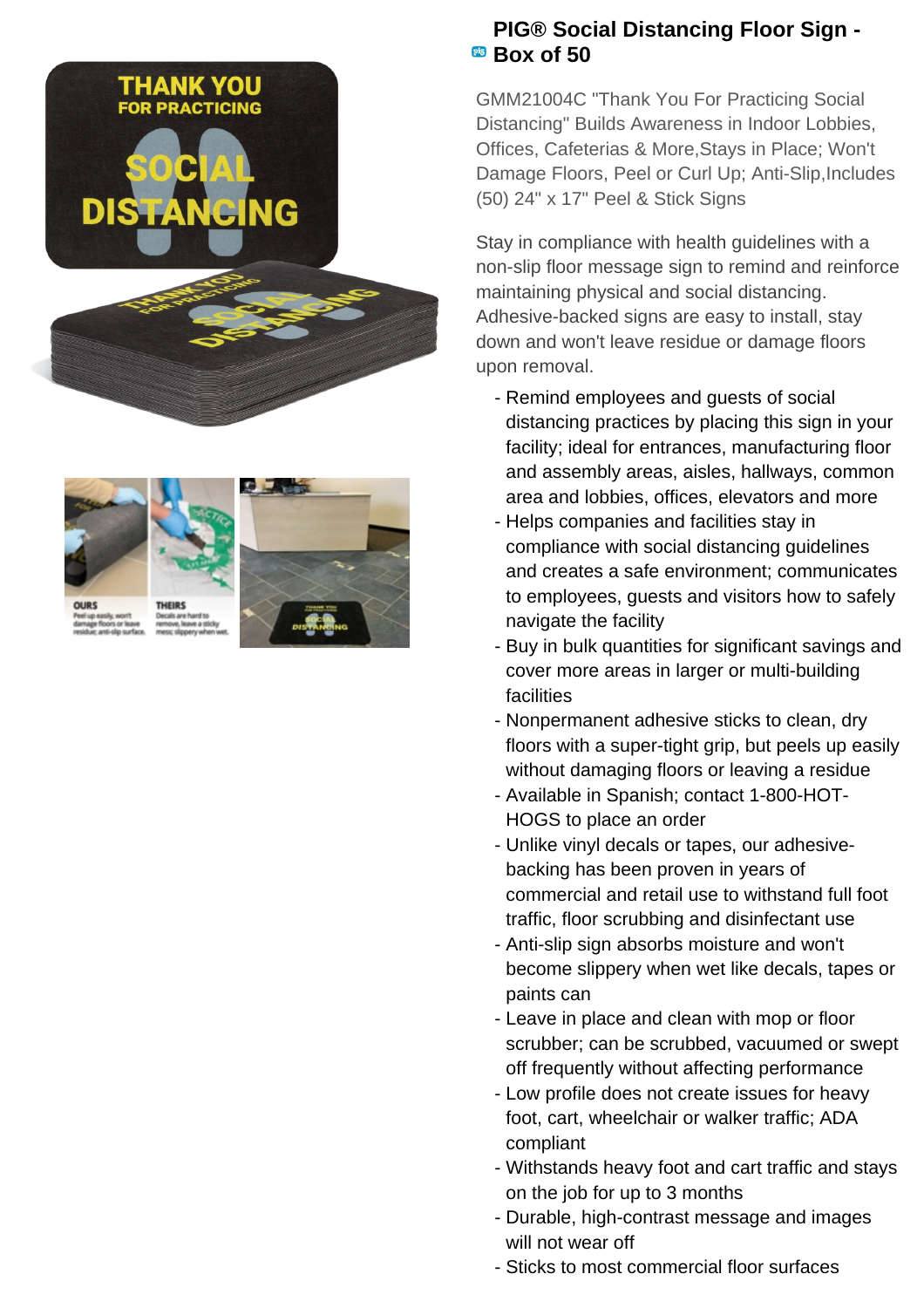including smooth indoor concrete, vinyl, linoleum, ceramic tile, quarry tile and laminate flooring

- Apply pressure to surface when installing sign to ensure strong grip to the floor
- Recommended for indoor and non-carpeted surfaces only



| ltem#                              | <b>Description</b> | <b>Dimensions</b>                                                                                              | Weight                                                      |
|------------------------------------|--------------------|----------------------------------------------------------------------------------------------------------------|-------------------------------------------------------------|
| GMM21004C-BK                       |                    | 24" W x 17" L                                                                                                  | 16.2 lbs.                                                   |
| <b>Metric Equivalent:</b>          |                    |                                                                                                                |                                                             |
| Item#                              | <b>Description</b> | <b>Dimensions</b>                                                                                              | Weight                                                      |
| GMM21004C-BK                       |                    | 61cm W x 43.2cm L                                                                                              | 7.3 kg                                                      |
| <b>Specifications</b>              |                    |                                                                                                                |                                                             |
| <b>Dimensions</b>                  |                    | 24" W x 17" L                                                                                                  |                                                             |
| <b>Backing Material</b>            |                    | Adhesive-Backed                                                                                                |                                                             |
| <b>Brand</b>                       |                    | <b>PIG</b>                                                                                                     |                                                             |
| Category                           |                    | Social Distancing                                                                                              |                                                             |
| <b>Flammability Specifications</b> |                    | Flame Resistant - Will melt and self-extinguish                                                                |                                                             |
| <b>Fluid Absorbed</b>              |                    | Water; Grease; Oils                                                                                            |                                                             |
| <b>Ideal For</b>                   |                    | <b>Especially Lines And Waiting Areas</b>                                                                      | Anywhere You Want To Promote Proper Social Distancing -     |
| <b>Incinerable</b>                 |                    | Yes                                                                                                            |                                                             |
| <b>Includes</b>                    |                    | (50) 24" x 17" Peel & Stick Signs                                                                              |                                                             |
| <b>Industry</b>                    |                    | Grocery/Retail; Restaurant; Institutional Facilities;<br>Healthcare/Lab; Industrial & Commercial; Government   |                                                             |
| Indoor/Outdoor                     |                    | <b>Indoor Use</b>                                                                                              |                                                             |
| <b>Intended Use</b>                |                    | Hard Floor Surfaces/Indoors                                                                                    |                                                             |
| Legend                             |                    | Thank You For Practicing Social Distancing                                                                     |                                                             |
| <b>Recommended Use</b>             |                    | "Thank You For Practicing Social Distancing" Builds<br>Awareness in Indoor Lobbies, Offices, Cafeterias & More |                                                             |
| <b>Special Feature</b>             |                    | Slip                                                                                                           | Stays in Place; Won't Damage Floors, Peel or Curl Up; Anti- |
| <b>Storage Temp Range</b>          |                    | Store between 32°F and 120°F                                                                                   |                                                             |
| <b>Temperature Limit</b>           |                    | Surface temps from 55°F to 120°F                                                                               |                                                             |
| <b>Traffic</b>                     |                    | Heavy Foot Traffic; Carts & Equipment                                                                          |                                                             |